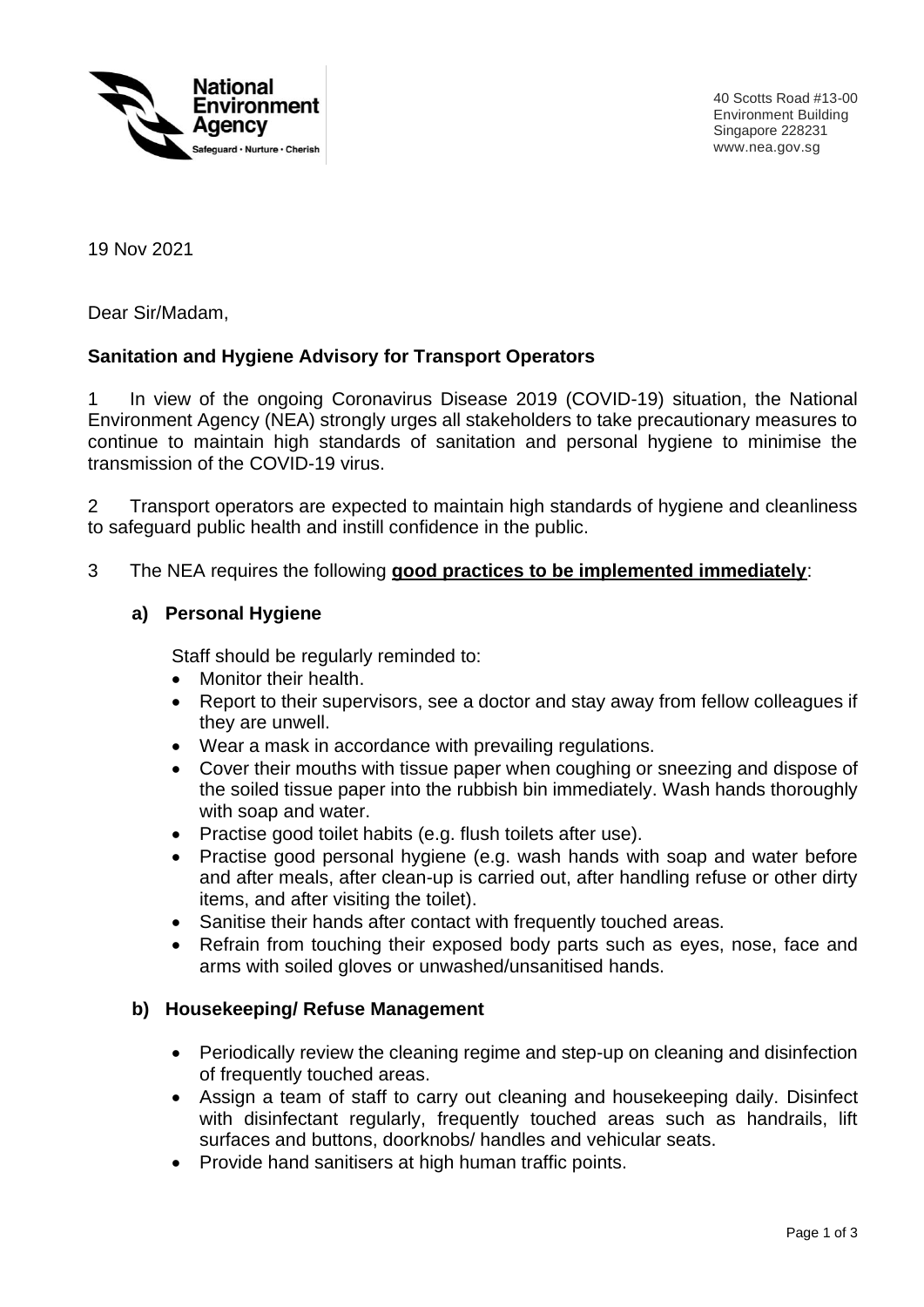- Ensure refuse bins are covered at all times and cleared daily. Tie refuse contained in plastic bags properly before disposal at bin centres.
- Clean up immediately any refuse spillage.
- Wash and disinfect all refuse bins, bin chambers and bin centres where necessary.
- Engage licensed waste contractors to remove refuse daily.

Cleaning staff are expected to:

- Soak cleaning cloths in household bleach at the proper concentration according to manufacturer's instructions and wash the cloth after use and before reuse.
- Clean and disinfect all cleaning equipment immediately after use.

#### **c) Toilets**

- Disinfect frequently touched areas such as water taps, door/towel/cistern handles, seats and cover flaps, wash basins, door knobs, buttons and switches with disinfectant regularly.
- Provide adequate supply of toilet paper, paper towels (if provided) or hand dryers and liquid soap at all times. Where feasible, provide disinfectant, preferably dispensed through a no-touch mechanism for each toilet cubicle for users to clean toilet seats before and after use.
- Ensure toilet-flushing apparatus is functioning at all times.
- Ensure all sanitary pipes and fittings are in good working condition, and water seal are not dried-out.
- Ensure that contact information for toilet users to give feedback is easily accessible.
- Keep exhaust fans running for longer operating hours at full capacity.
- Use floor blowers to dry the toilet floors only when the toilets are closed from public usage.
- Allow tap water to run longer to minimise the need for users to press on the tap multiple times.
- Ensure adequate ventilation in toilets or use air purifier, if possible. Please refer to the 'Guidance Note on Building Air-Conditioning and Mechanical Ventilation (AMCV) Operations Amid COVID-19 Situation' on BCA's website at https://go.gov.sg/bca-nea-moh-guidance-bldg-aircon-acmv-ops.
- Install one way valve lid over gully traps, if possible.

# **d) Pest Control Programme**

- Check the site daily and remove all potential vector breeding sites.
- Look for signs of pest infestation such as rat droppings or burrows and cockroach droppings.
- Engage a registered vector control operator to implement a pest control programme for the site.

# **e) Air-Conditioning and Mechanical Ventilation System (ACMV)**

- Purge the indoor air two hours before and after occupancy. In buildings without purging systems, operation hours of ACMV system should be extended by two hours before and after occupancy, where feasible.
- Adjust outdoor air intake to the maximum during occupancy.